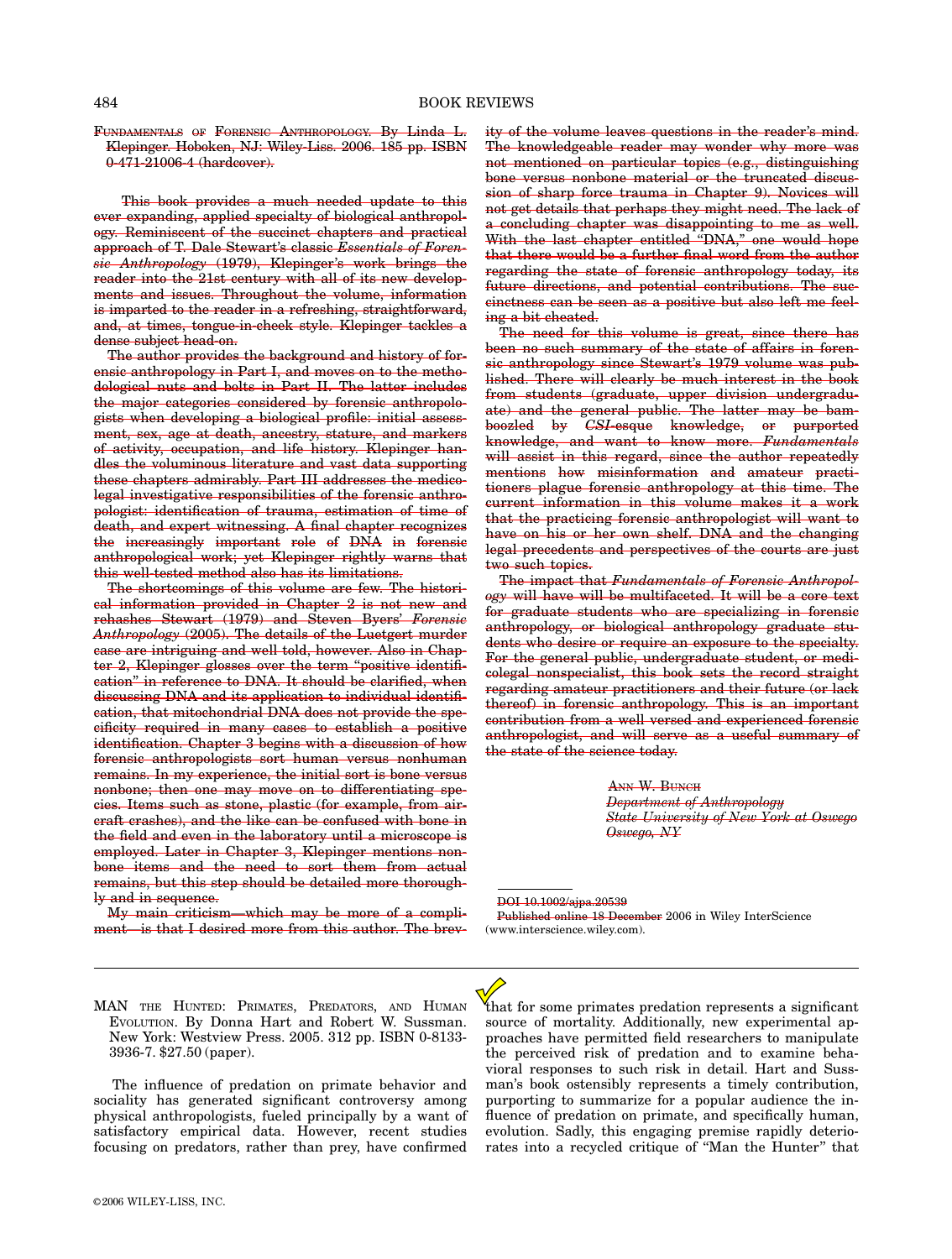mires itself in a simplistic dichotomy between predator species and *prey species* and all but completely ignores the modern anthropological literature on hunting and meat eating.

A single question pervades Hart and Sussman's book: ''Were early humans bold hunters or were they fearful prey?'' (p. 5). And early on the authors invest the answer with grave moral significance. Viewing humans as a predatory species descended from an ''oppressive killer ape'' (p. xv), they argue, inevitably leads to a belief that ''humans are slaughter prone assassins by nature'' (p. xviii) and that violence is unavoidable. Seeing humans as a prey species, on the other hand, is morally instructive, because it highlights our cooperative instincts and suggests that we ''are just one of many, many species that had to be careful, had to depend on other group members, had to communicate danger, and had to come to terms with being merely one cog in the complex cycle of life" (p. xvi). "Let's quit accepting our spurious heritage as Man the Hunter,'' they urge, ''to excuse why we start wars, torture others, and scorch the earth'' (p. xviii).

Feet firmly planted in the naturalistic fallacy, the authors proceed to present evidence from both living primates and the fossil record that our ancestors were frequent meals for a variety of predators and thus a prey species. Their data comprise an exhaustive catalog of predation on humans and nonhuman primates by lions, tigers, bears, hyenas, wolves, pythons, crocodiles, sharks, Komodo dragons, and crowned hawk eagles, as well as a profusion of anecdotes from the popular media on everything from African schoolchildren savaged by raptors to American cyclists carried away by mountain lions. Occasionally this exercise produces fascinating nuggets, such as a discussion of why European wolves prey on humans but North American wolves do not. The authors are too polite to play these grisly episodes for their full tabloid potential, however, so the overall result is weirdly monotonous: Teacher mauled by crocodile? Check. Cattle herder smothered by python? Check.

This litany of human carnage is interspersed with fossil evidence for carnivore wear on the remains of various human ancestors. Here the biases of the authors are apparent as they uncritically accept any indication of carnivore damage as proof of predation. For example, signs that Homo erectus remains at Zhoukoudian were processed by the extinct hyena Pachycrocuta are taken to show unambiguously that "Pachycrocuta preyed on hominids in the area, and then brought pieces of their prey home to the cave" (p. 102). That Pachycrocuta may have scavenged hominids that died in some other fashion is never considered. Similarly, carnivore tooth marks on a jaw at Dmanisi generate the conclusion that the hominid there ''wasn't a powerful hunter, and wasn't a competitor with the indigenous wolves for grazing animals ... The little Dmanisi hominid acted like prey and was viewed as such" (p. 95).

One might well question why Hart and Sussman do not similarly consider the abundant evidence of cut marks from stone tools on faunal remains from various African assemblages as evidence of predation by hominids; however, on this issue they remain silent. This aspect of the archaeological record is omitted entirely, and it is left to poor Raymond Dart to present the case for hunting by hominids. One searches the bibliography in vain for references to Isaac, Bunn, Blumenschine, Kroll, Potts, Plummer, and many others who have documented signs of hominid butchery in the fossil record.

The authors' deafness to the issue of hunting by hominids seems largely a result of their curious and rigid dichotomy between prey animals and predator species. Hart and Sussman's basic premise is that any indication of predation can be taken as prima facie evidence that a species is a prey animal and, thus, not a predator species. Consequently, once it is established that early hominids were occasional prey items, it becomes unnecessary to even consider the evidence that they may have been hunters. However, this assumption is clearly at odds with observations of modern carnivore behavior. Interspecific killing is frequent and well documented among carnivores, accounting for 40–60% of mortality in several species and 68% in one cheetah study. Hyenas kill wild dogs, coyotes kill ferrets, mountain lions kill coyotes, foxes kill badgers, and lions kill hyenas, to list but a few examples. Sometimes the victims are consumed; sometimes they are not. But the fact that a coyote in Yellowstone shows all the fearful vigilance of a prey species when wolves are about, and may even end up as a wolf's dinner, says absolutely nothing about that coyote's effectiveness as a predator. Presumably this was true for human ancestors as well.

Hart and Sussman cling tenaciously to their predator species-prey species distinction, however, even as it leads down some bizarre paths. One might expect, for example, that the massive data set on chimpanzee hunting would be welcomed as verification that predation is an important source of mortality for a primate species (red colobus monkeys). However, viewing chimpanzees as effective predators conflicts with the authors' general notion of primates as prey species and their specific view of chimpanzees as prey items for leopards and lions. Thus, Hart and Sussman deny that chimpanzees are naturally predators, citing—oddly enough—Craig Stanford's data that in some years Gombe colobus suffer 30% mortality from chimpanzee predation. "How can such high rates of chimpanzee predation ... be anything other than an aberrant situation?'' they ask. ''It is obvious that this chimpanzee predation on monkeys is a recent and unnatural phenomenon'' (p. 54). What the authors omit here is the fact that Stanford's work shows significant variation in colobus mortality from year to year, with high mortality years followed by low mortality ones. Furthermore, the 30% figure that Hart and Sussman quote is not for Gombe colobus, but for colobus groups in the center of the Kasakela chimpanzees' territory. Stanford's data suggest a distinct source-sink dynamic in which colobus groups in the border zones between chimpanzee communities suffer less predation and enjoy larger group sizes than those more centrally located. Similar temporal and spatial variation in colobus predation rates has been reported from other long-term study sites, and it is anything but obvious that chimpanzee predation on monkeys is a "recent and unnatural phenomenon.''

Unfortunately, this casual approach to the scientific literature extends to a range of issues. An entire chapter is devoted to debunking the idea that lethal intergroup aggression by male chimpanzees is part of an evolved behavioral strategy. Hart and Sussman are concerned that chimpanzee aggression might offer support for the killer ape hypothesis, so they maintain that escalated aggression in chimpanzees is: (1) much rarer than suggested by chimpanzee fieldworkers, and (2) the result of human provisioning. Sussman has produced these arguments in previous publications, and it is telling that he